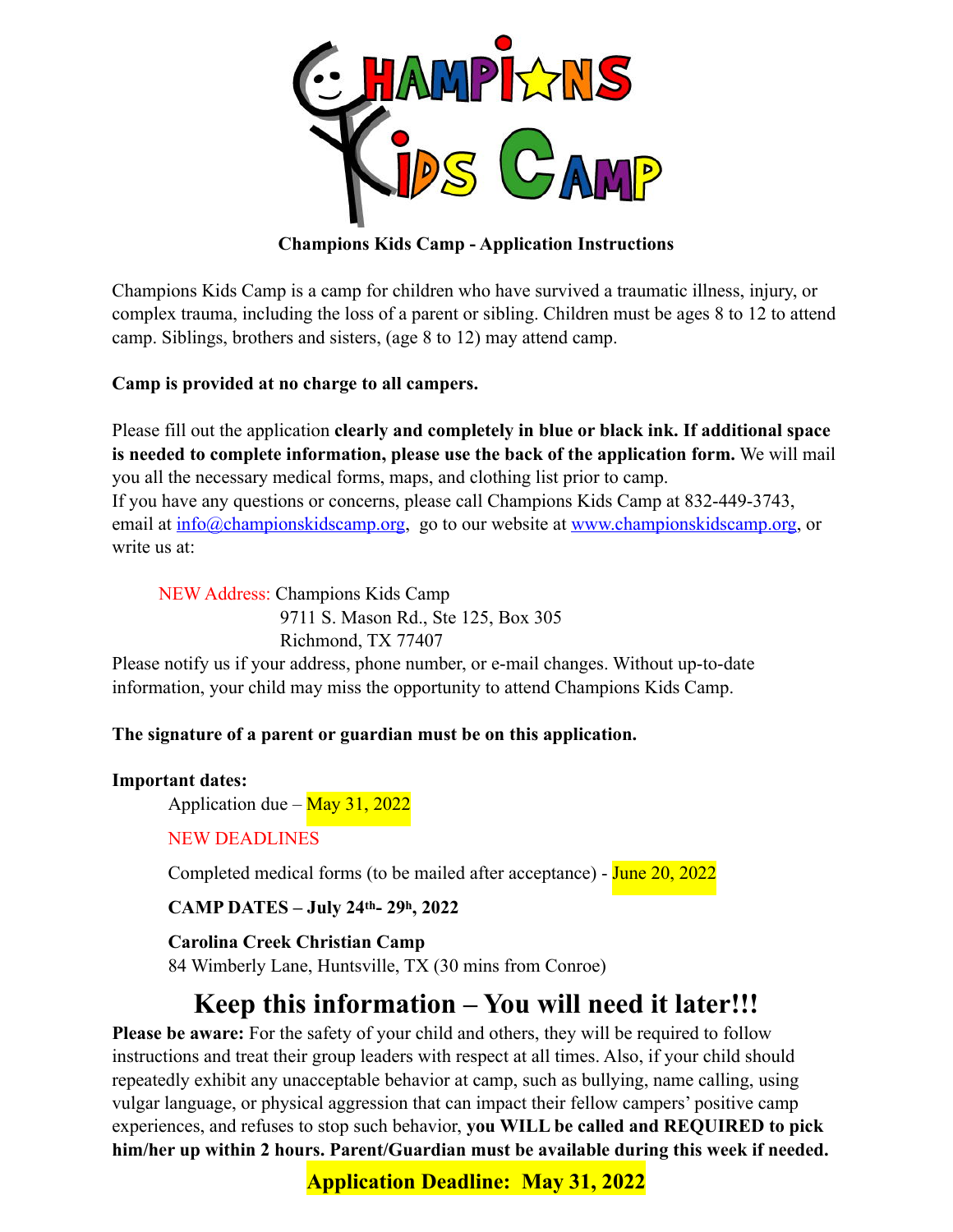# **Champions Kids Camp Camper Application**

(Please fill out entire application & print clearly. Use only black or blue ink.) **Photo is <b>REQUIRED** to be considered, please send with application to address below.

|                                                             |  |                                       | $City$ $St$ $Zip$ $\_$ $County$                                                                                                                                                                                                                                                                                                                        |  |
|-------------------------------------------------------------|--|---------------------------------------|--------------------------------------------------------------------------------------------------------------------------------------------------------------------------------------------------------------------------------------------------------------------------------------------------------------------------------------------------------|--|
|                                                             |  |                                       |                                                                                                                                                                                                                                                                                                                                                        |  |
| Former Camper (circle one) Yes / No (if yes) Years Attended |  |                                       |                                                                                                                                                                                                                                                                                                                                                        |  |
| (Female Campers)<br>Adult Small S Adult Medium M            |  | Adult Large L Adult XL                | (please keep in mind what size your child might be at the time of camp in July)<br>T-shirt size Child's small - 6/8 Child's medium - 10/12 Child's large - 14/16<br>Adult Small S Adult Medium M Adult Large L Adult XL Adult XXL Adult XXXL<br>Dress size Child's small $-6/8$ Child's medium $-10/12$ Child's large $-14/16$<br>Adult XXL Adult XXXL |  |
|                                                             |  |                                       | Mother/Guardian Name                                                                                                                                                                                                                                                                                                                                   |  |
|                                                             |  |                                       |                                                                                                                                                                                                                                                                                                                                                        |  |
|                                                             |  |                                       |                                                                                                                                                                                                                                                                                                                                                        |  |
|                                                             |  |                                       | $\text{City}$ $\text{City}$ $\text{Fig}$ $\text{Fig}$ $\text{Zip}$                                                                                                                                                                                                                                                                                     |  |
|                                                             |  |                                       |                                                                                                                                                                                                                                                                                                                                                        |  |
|                                                             |  |                                       | Work Phone $(\_\_)$ $\_\_$ Cell Phone $(\_\_)$                                                                                                                                                                                                                                                                                                         |  |
|                                                             |  |                                       | Father/Guardian Name                                                                                                                                                                                                                                                                                                                                   |  |
|                                                             |  | <b>ST</b><br><b>Contract Contract</b> | $\frac{2}{\pi}$                                                                                                                                                                                                                                                                                                                                        |  |
|                                                             |  |                                       |                                                                                                                                                                                                                                                                                                                                                        |  |
|                                                             |  |                                       | Work Phone $(\_\_)$ $\_\_$ Cell Phone $(\_\_)$                                                                                                                                                                                                                                                                                                         |  |
|                                                             |  |                                       | Alternate contact person name (Required) This person must be eligible to pick up camper if                                                                                                                                                                                                                                                             |  |
|                                                             |  |                                       |                                                                                                                                                                                                                                                                                                                                                        |  |
|                                                             |  |                                       | Phone $(\_\_)$ $\_\_$ Alt Phone $(\_\_)$                                                                                                                                                                                                                                                                                                               |  |
|                                                             |  |                                       |                                                                                                                                                                                                                                                                                                                                                        |  |
|                                                             |  |                                       | Work Phone $(\_\_)$ $\_\_$ Cell Phone $(\_\_)$                                                                                                                                                                                                                                                                                                         |  |
|                                                             |  |                                       |                                                                                                                                                                                                                                                                                                                                                        |  |
| $Work Phone ( )$ $Cell Phone ( )$                           |  |                                       |                                                                                                                                                                                                                                                                                                                                                        |  |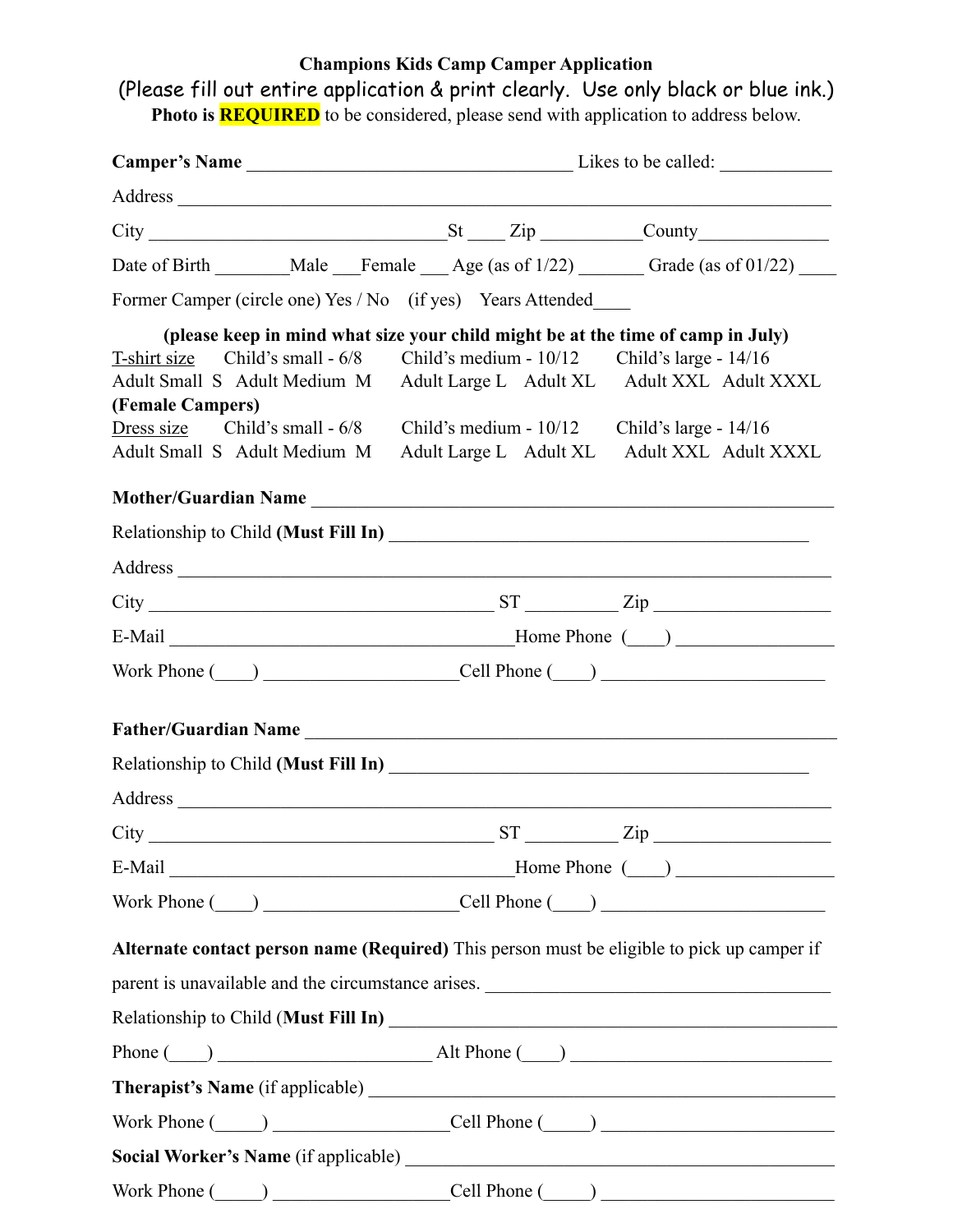Print Camper's Name:

 $\mathcal{L}_\mathcal{L} = \{ \mathcal{L}_\mathcal{L} = \{ \mathcal{L}_\mathcal{L} = \{ \mathcal{L}_\mathcal{L} = \{ \mathcal{L}_\mathcal{L} = \{ \mathcal{L}_\mathcal{L} = \{ \mathcal{L}_\mathcal{L} = \{ \mathcal{L}_\mathcal{L} = \{ \mathcal{L}_\mathcal{L} = \{ \mathcal{L}_\mathcal{L} = \{ \mathcal{L}_\mathcal{L} = \{ \mathcal{L}_\mathcal{L} = \{ \mathcal{L}_\mathcal{L} = \{ \mathcal{L}_\mathcal{L} = \{ \mathcal{L}_\mathcal{$ 

 $\mathcal{L}_\mathcal{L} = \{ \mathcal{L}_\mathcal{L} = \{ \mathcal{L}_\mathcal{L} = \{ \mathcal{L}_\mathcal{L} = \{ \mathcal{L}_\mathcal{L} = \{ \mathcal{L}_\mathcal{L} = \{ \mathcal{L}_\mathcal{L} = \{ \mathcal{L}_\mathcal{L} = \{ \mathcal{L}_\mathcal{L} = \{ \mathcal{L}_\mathcal{L} = \{ \mathcal{L}_\mathcal{L} = \{ \mathcal{L}_\mathcal{L} = \{ \mathcal{L}_\mathcal{L} = \{ \mathcal{L}_\mathcal{L} = \{ \mathcal{L}_\mathcal{$ 

 $\mathcal{L}_\mathcal{L} = \{ \mathcal{L}_\mathcal{L} = \{ \mathcal{L}_\mathcal{L} = \{ \mathcal{L}_\mathcal{L} = \{ \mathcal{L}_\mathcal{L} = \{ \mathcal{L}_\mathcal{L} = \{ \mathcal{L}_\mathcal{L} = \{ \mathcal{L}_\mathcal{L} = \{ \mathcal{L}_\mathcal{L} = \{ \mathcal{L}_\mathcal{L} = \{ \mathcal{L}_\mathcal{L} = \{ \mathcal{L}_\mathcal{L} = \{ \mathcal{L}_\mathcal{L} = \{ \mathcal{L}_\mathcal{L} = \{ \mathcal{L}_\mathcal{$ 

 $\mathcal{L}_\mathcal{L} = \{ \mathcal{L}_\mathcal{L} = \{ \mathcal{L}_\mathcal{L} = \{ \mathcal{L}_\mathcal{L} = \{ \mathcal{L}_\mathcal{L} = \{ \mathcal{L}_\mathcal{L} = \{ \mathcal{L}_\mathcal{L} = \{ \mathcal{L}_\mathcal{L} = \{ \mathcal{L}_\mathcal{L} = \{ \mathcal{L}_\mathcal{L} = \{ \mathcal{L}_\mathcal{L} = \{ \mathcal{L}_\mathcal{L} = \{ \mathcal{L}_\mathcal{L} = \{ \mathcal{L}_\mathcal{L} = \{ \mathcal{L}_\mathcal{$ 

# **Is camper the child of an active military, veteran, or first responder? Yes**  $\Box$  **No \*Must Complete this Section\***

Please provide us with a **detailed concise** statement of camper's serious illness, injury, or trauma. You may use the back of this form if additional space is needed.

# **Current Medications**

| <b>Pharmacy contact number (Space)</b> |             |        |         |
|----------------------------------------|-------------|--------|---------|
| Name                                   | Description | Dosage | Purpose |
|                                        |             |        |         |
|                                        |             |        |         |
|                                        |             |        |         |
|                                        |             |        |         |

## **Vitamins/Food Supplements**

| Name | Description | Dosage | Purpose |
|------|-------------|--------|---------|
|      |             |        |         |
|      |             |        |         |
|      |             |        |         |
|      |             |        |         |

# **Known Conditions, Allergies, & Previous Surgeries**

| Date | Description |
|------|-------------|
|      |             |
|      |             |
|      |             |
|      |             |